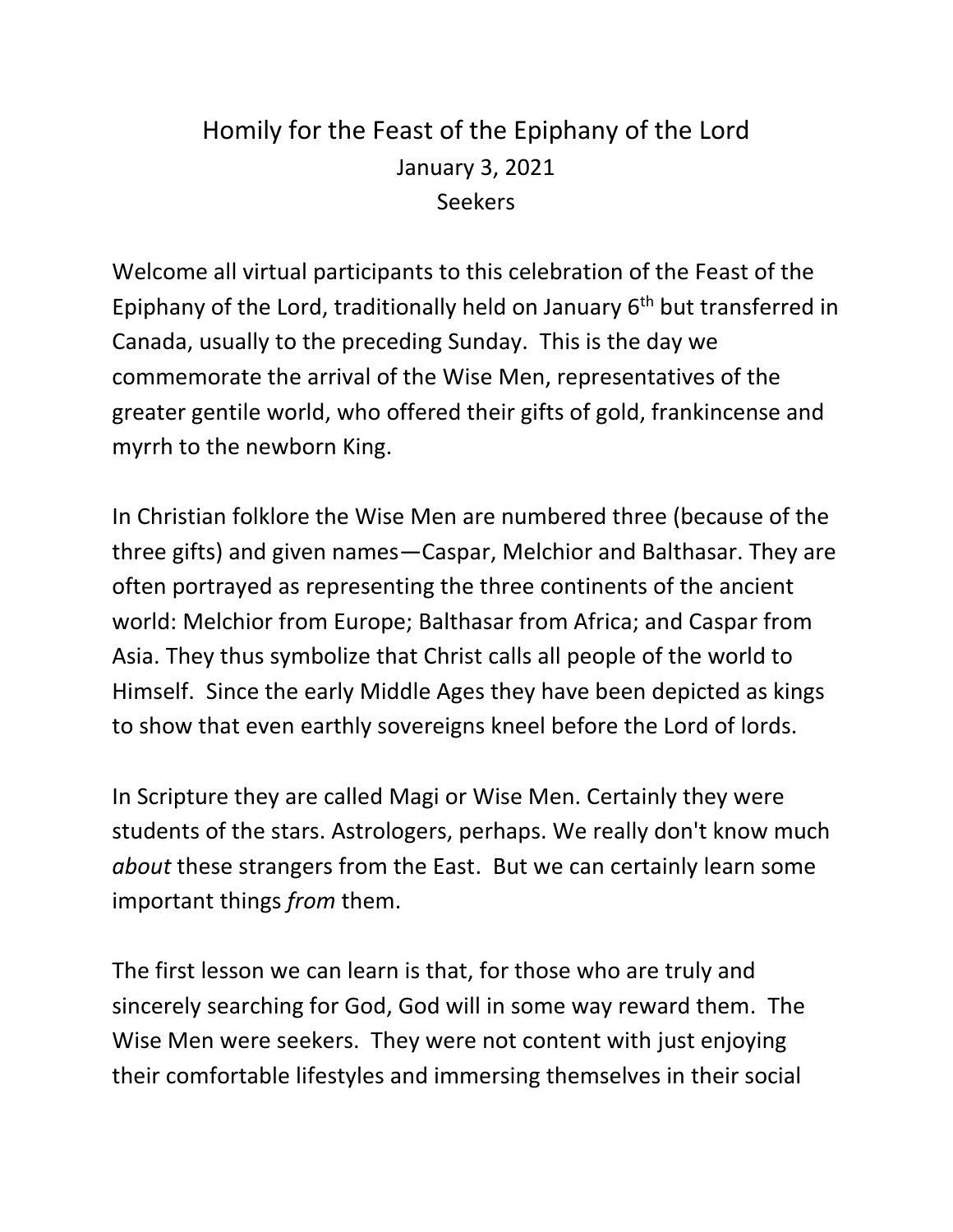milieu. They were looking and longing for something greater; for God's hand in the world. And their perseverance paid off.

Many people today claim to be spiritual seekers – and hopefully they are – but they must ask themselves are they honestly looking for the God-who-is, or for some alternative to Him? Are they intently searching for God or intentionally looking in other directions?

Second lesson, the Wise Men realized spiritual truth was not just something subjective but something objective; not just something inside themselves but outside themselves as well. Not just something personal and private but universal. Their eyes were caste outward.

And recognizing that spiritual truth was not of their own making, they allowed it to lead them into the unknown, on a long and arduous journey that brought them to a King like none they could ever have imagined. A King not living in a palace, a King without a throne, a King with no apparent kingdom.

Many today see spirituality as largely a private, interior journey. But this runs the risk of easily becoming self-referential; a type of exaltation of the ego. *My* spirituality based on how *I* see myself and the world, what interests *me*, what *I* hold important. There is no real movement beyond oneself, no conversion of mind and heart to Ultimate Reality. At most we pick and choose things from various philosophies and religions but according to what standard? Our personal preferences and popular fashion? Truth as a matter of taste!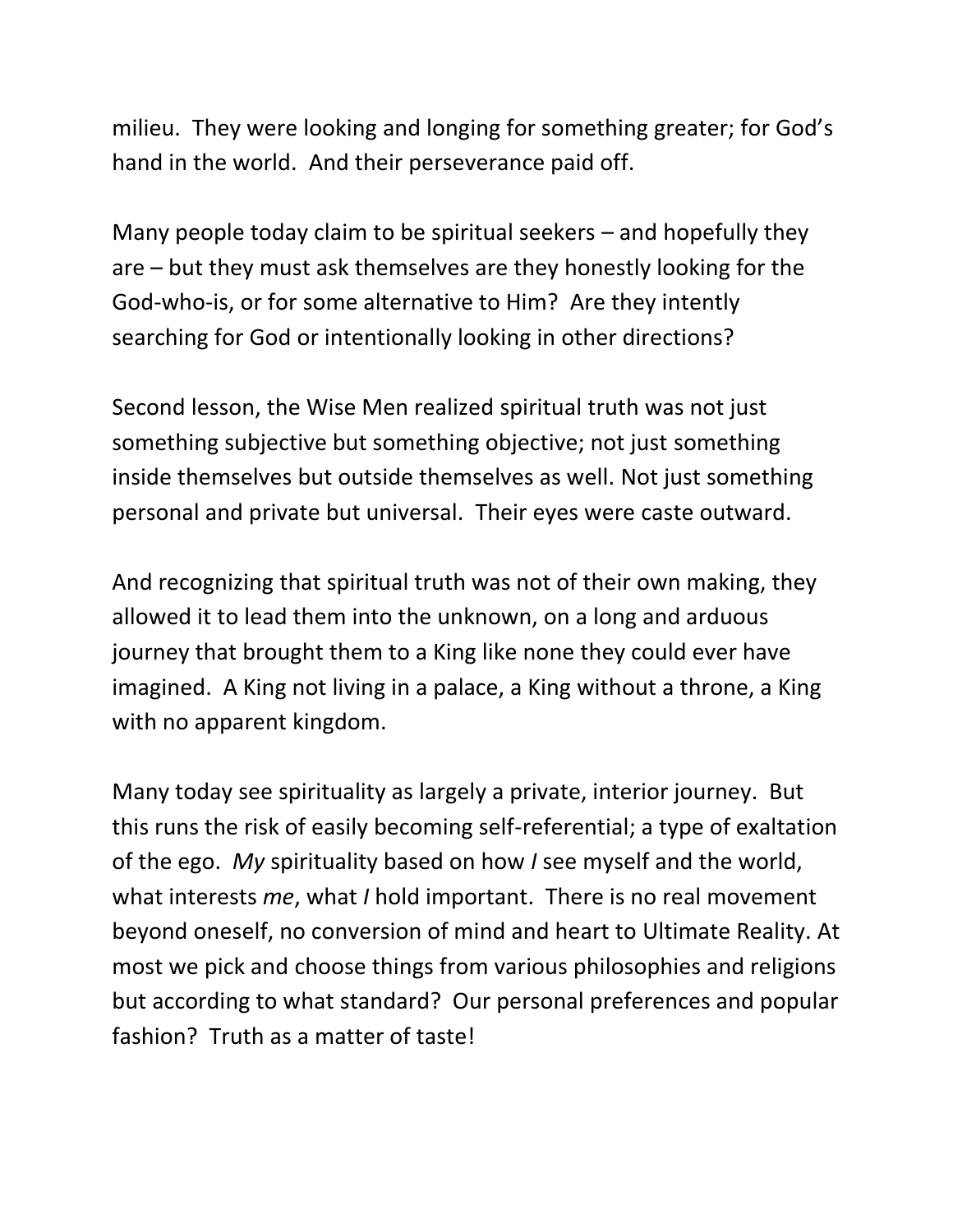Third lesson, the Wise Men used their intellects and learning to assist their search, but they recognized their own limitations. Their intellectual abilities would only bring them so far, beyond that they needed help, both human and divine. The divine help came first in the form of a star and then in Holy Scriptures. The human help came in the chief priests and scribes who interpreted the Scriptures.

In our search for meaning and truth do we recognize our own limitations? Or do we think we have all that it takes to get the answers we need? Do we realize that our own benightedness can lead us off track or down blind alleys? Do we humbly acknowledge that help is needed, and do we seek it out where it may be found? That is what God's self-revelation is about; help from above. The writings that contain that revelation we call Holy Scriptures. But any texts need interpreting, and so God also gave us the Church as its authorized interpreter. Both are meant to lead us to Him: to reveal to us the Godwho-is, why He made us, and how to follow Him. The meaning of life.

Another important lesson from the Wise Men; do we recognize that our spiritual journey is actually a two-way street? Our search for God, yes, but also God's search for us. The Wise Men did not so much find God as He found them. He put the star in the sky for them to see, He gave them some understanding of what it meant, He prompted them to leave their country to follow it, He led them to Jerusalem and then to Bethlehem, then to Himself.

Our own spiritual search has been made easier than we think. For it is not about pressing on in spite of an indifferent cosmos, crying out for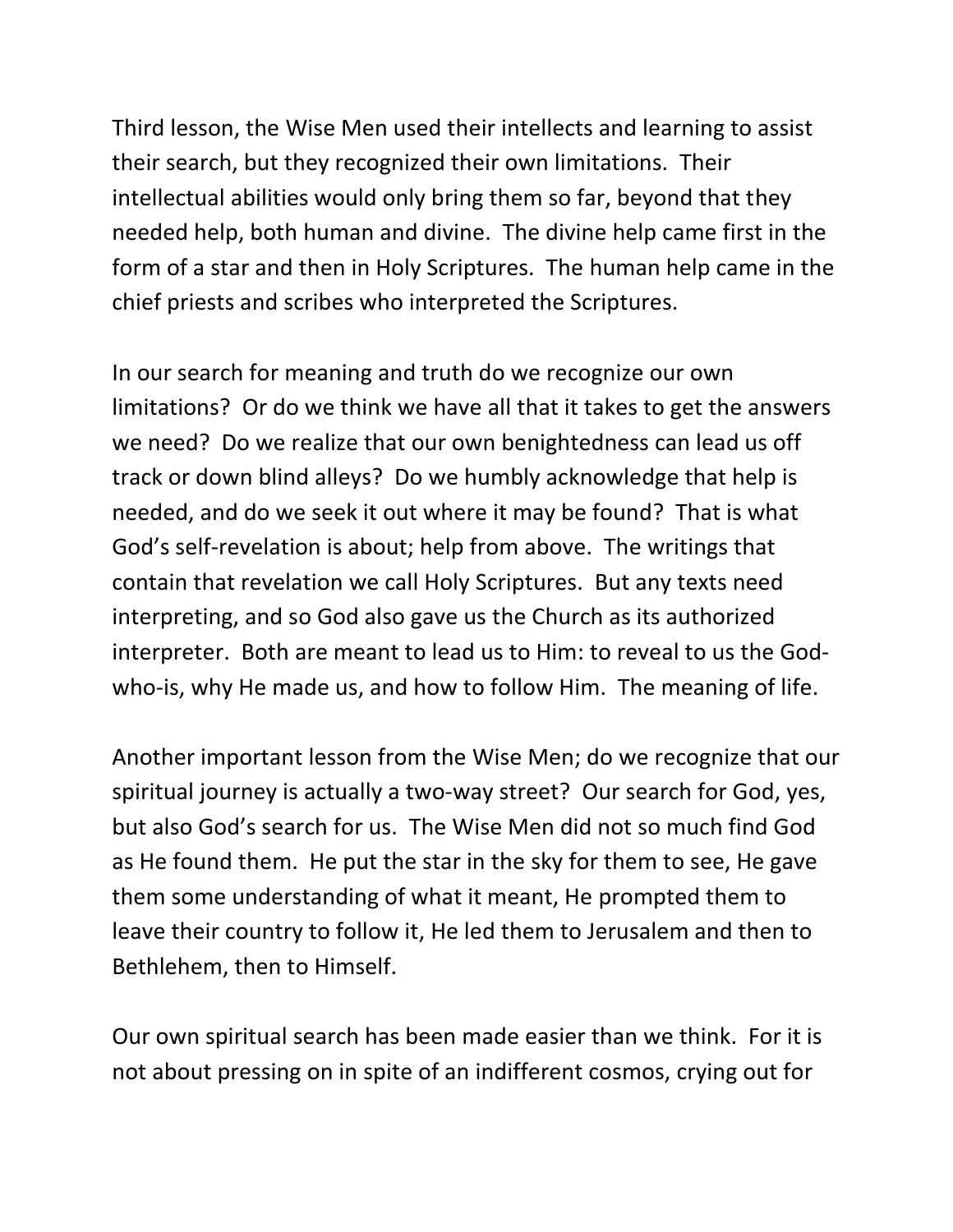answers into an impenetrable void. Rather, God has plotted the course and given us directions, if we are but willing to follow. Are we? The Venerable Fulton Sheen once quipped: "Ever since the days of Adam, man has been hiding from God and saying, 'God is hard to find.'"

God came into the world in Jesus Christ to make it that much easier to find Him. "*No one knows the Father except the Son and anyone to whom the Son chooses to reveal Him*" (Matthew 11:27b). God is not playing a game of Hide and Seek, He is the Good Shepherd looking for His lost sheep.

While God has revealed Himself for us, He is not doing so simply to satisfy some intellectual curiosity, but to bring us into right relationship with Him. When the Wise Men entered the house and gazed upon the Christ Child, "*they knelt down and paid Him homage*" – they were not there to study Him but to worship Him. God is not some puzzle to be solved but a Person to be loved.

To find God is to find the Creator and Sustainer of the universe, the very source and summit of life and love, our ultimate meaning, and to be awe-struck by what we are compared to Who He is. And yet to realize that He condescended to become like us so that we could be united to Him. The appropriate response is to bow down in thankfulness, reverence, and to worship. And then to give to the God who loves us the most precious gift we have, ourselves.

This leads to the final and probably the most terrifying lesson that we learn from the spiritual journey of the Wise Men. Once you have